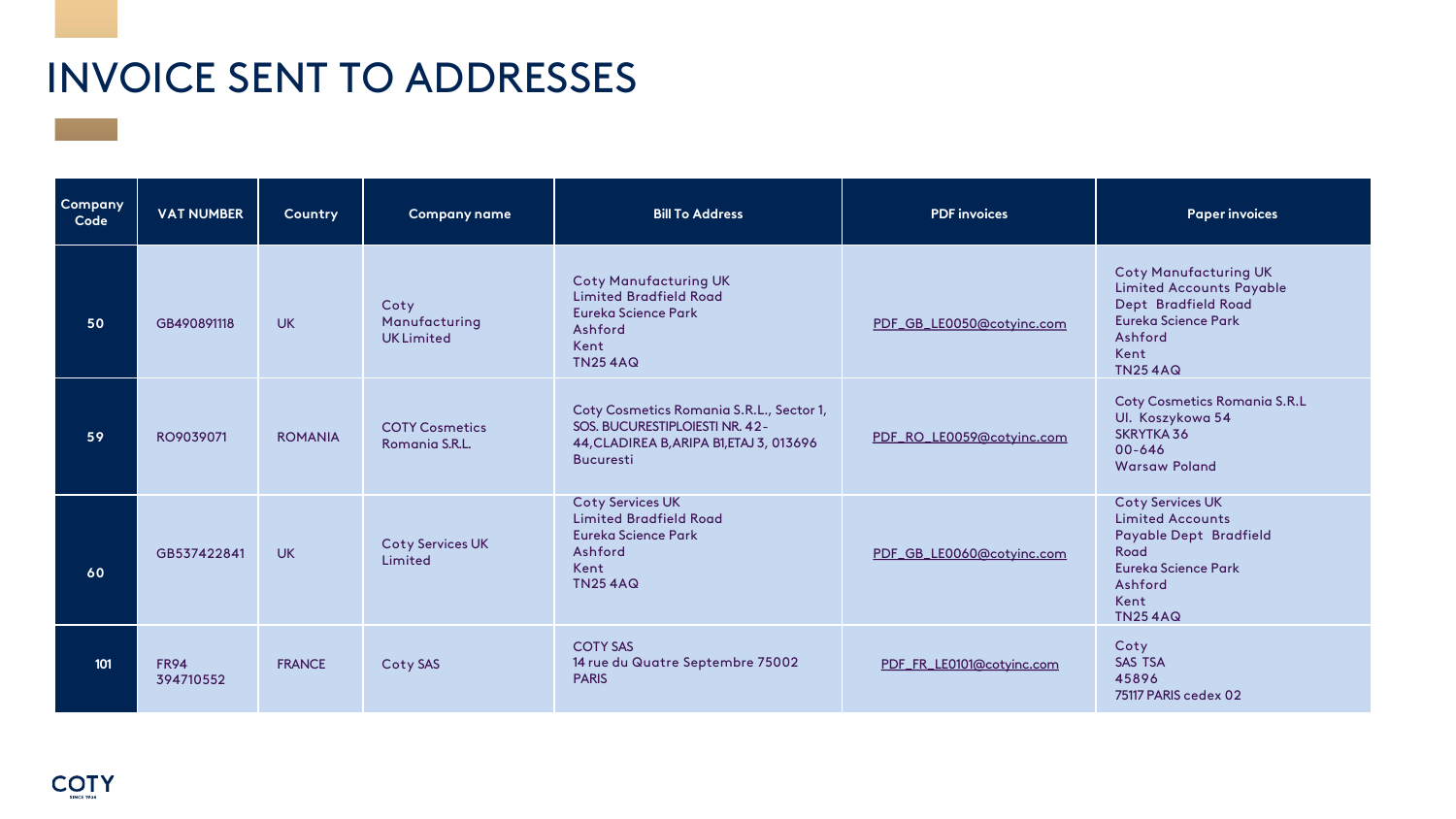| Company<br>Code | <b>VAT NUMBER</b> | Country               | <b>Company name</b>                           | <b>Bill To Address</b>                                                                                                                    | <b>PDF</b> invoices       | <b>Paper invoices</b>                                                                 |
|-----------------|-------------------|-----------------------|-----------------------------------------------|-------------------------------------------------------------------------------------------------------------------------------------------|---------------------------|---------------------------------------------------------------------------------------|
| 135             | CZ25794701        | <b>CZECH REPUBLIC</b> | COTY ČESKÁ<br>REPUBLIKA s.r.o.                | Coty Česká Republika s.r.o<br>Na Okraji 335/42, 16200<br><b>Praha Czech Republic</b>                                                      | PDF_CZ_LE0135@cotyinc.com | <b>COTY ČESKÁ REPUBLI</b><br>Ul. Domaniewska 34a<br>02-672<br><b>Warsaw Poland</b>    |
| 136             | HU10854329        | <b>HUNGARY</b>        | <b>COTY HUNGARY</b><br>Kft.                   | Coty Hungary Kft.<br>Vàci ùt 91, 1139 Budapest<br><b>Hungary</b>                                                                          | PDF_HU_LE0136@cotyinc.com | <b>Coty Hungary Kft</b><br>Ul. Domaniewska 34a<br>$02 - 672$<br><b>Warsaw Poland</b>  |
| 145             | FR54409935012     | <b>FRANCE</b>         | <b>FRAGRANCE</b><br><b>PRODUCTIO</b><br>N SAS | <b>FRAGRANCE PRODUCTION SAS</b><br><b>ZI EDMONT POILLOT</b><br><b>RUE CHARLES COULOMBS</b><br><b>BP855</b><br><b>28011 CHARTRES CEDEX</b> | PDF_FR_LE0145@cotyinc.com | <b>FRAGRANCE PRODUCTIC</b><br><b>TSA 90834</b><br>28029CHARTRES Cedex                 |
| 150             | SK2020251596      | <b>SLOVAKIA</b>       | <b>COTY Slovenská</b><br>Republika            | Coty Slovenská Republika<br>Ladislava Derera 18, 831 01<br><b>Bratislava</b><br>Slovakia                                                  | PDF_SK_LE0150@cotyinc.com | Coty Slovenska Republika<br>Ul. Domaniewska 34a<br>$02 - 672$<br><b>Warsaw Poland</b> |
| 158             | ESB61997714       | <b>SPAIN</b>          | Coty Spain S.L.U                              | <b>Coty Beauty Spain, SLU</b><br>C/ Marina 16-18, planta 16 (Torre<br>Mapfre) 08005 Barcelona                                             | PDF_ES_LE0158@cotyinc.com | Coty Spain S.L. U<br>Apartado de correos<br>47088 28080 Madrid                        |



| <b>PDF</b> invoices       | <b>Paper invoices</b>                                                                    |
|---------------------------|------------------------------------------------------------------------------------------|
| PDF_CZ_LE0135@cotyinc.com | COTY ČESKÁ REPUBLIKA s.r.o.<br>Ul. Domaniewska 34a<br>$02 - 672$<br><b>Warsaw Poland</b> |
| PDF_HU_LE0136@cotyinc.com | <b>Coty Hungary Kft</b><br>Ul. Domaniewska 34a<br>$02 - 672$<br><b>Warsaw Poland</b>     |
| PDF_FR_LE0145@cotyinc.com | <b>FRAGRANCE PRODUCTION SAS</b><br><b>TSA 90834</b><br>28029CHARTRES Cedex               |
| PDF_SK_LE0150@cotyinc.com | Coty Slovenska Republika<br>Ul. Domaniewska 34a<br>$02 - 672$<br><b>Warsaw Poland</b>    |
| PDF_ES_LE0158@cotyinc.com | Coty Spain S.L. U<br>Apartado de correos<br>47088 28080 Madrid                           |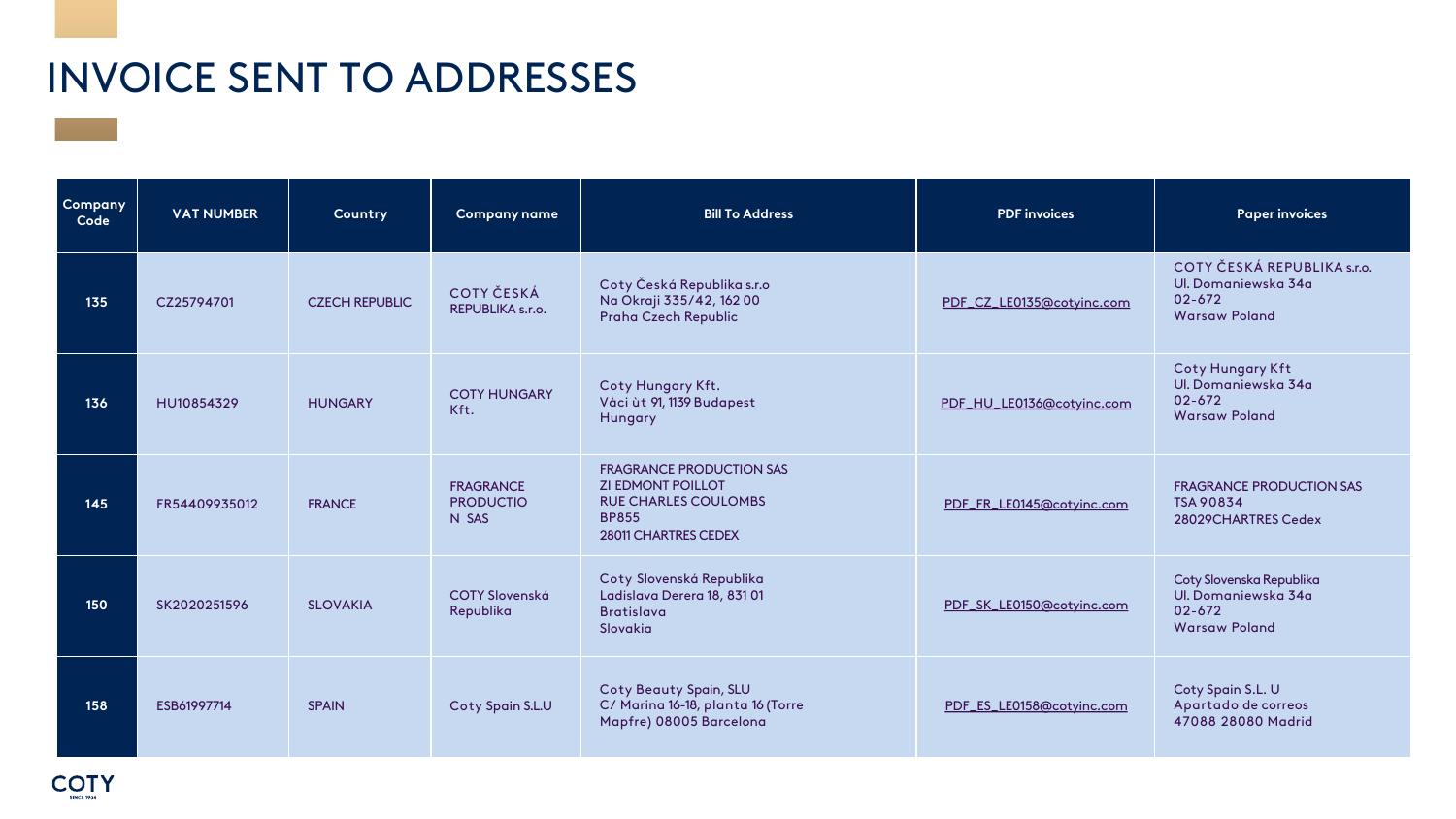| <b>Company</b><br>Code | <b>VAT NUMBER</b>          | Country            | <b>Company name</b>                                       | <b>Bill To Address</b>                                                                                                                              | <b>PDF</b> invoices                 | <b>Paper invoices</b>                                                                                                                                                 |
|------------------------|----------------------------|--------------------|-----------------------------------------------------------|-----------------------------------------------------------------------------------------------------------------------------------------------------|-------------------------------------|-----------------------------------------------------------------------------------------------------------------------------------------------------------------------|
| 252                    | DE308937877                | <b>GERMANY</b>     | <b>Coty Brands</b><br>Managemen<br>t GmbH                 | <b>Coty Brands Management</b><br><b>GmbH Rheinstrasse 4E</b><br><b>55116 Mainz</b>                                                                  | PDF_DE_LE0252@cotyinc.com           | <b>Coty Brands Manageme</b><br><b>GmbH Rheinstrasse 4E</b><br><b>55116 Mainz</b><br>Germany                                                                           |
| 255                    | DE308937877                | <b>GERMANY</b>     | <b>Coty Germany</b><br><b>Holding GmbH</b>                | <b>Coty Germany Holding</b><br><b>GmbH Berliner Allee 65</b><br>D-64295 Darmstadt                                                                   | PDF_Germany_HFC0255@cotyinc.com     | <b>Coty Germany Holding</b><br><b>GmbH Berliner Allee 65</b><br>D-64295 Darmstadt                                                                                     |
| 3100                   | ATU70635119<br>DE306522625 | <b>AUSTRIA</b>     | <b>Coty Beauty</b><br>Austria<br>GmbH                     | <b>Coty Beauty Austria GmbH</b><br><b>EUROPLAZA Geb. 3</b><br>Technologiestrasse 5<br><b>1120 Wien</b><br>Austria<br>ATU70635119                    | PDF_Austria_HFC3100@cotyinc.com     | <b>Coty Beauty Austria</b><br><b>GmbH Landwiedstraße 2</b><br>4020<br>Linz<br>Austria<br><b>POST OFFICE</b>                                                           |
| 3130                   | FR68552019291              | <b>FRANCE</b>      | <b>COTY FRANCE SAS</b>                                    | <b>COTY FRANCE SAS</b><br>14 rue du Quatre<br>Septembre 75002 PARIS                                                                                 | PDF_France_HFC3130@cotyinc.com      | <b>Coty France SAS</b><br><b>TSA 45896</b><br>75117 PARIS CEDEX 02                                                                                                    |
| 3140                   | N/A                        | <b>NETHERLANDS</b> | <b>HFC Prestige</b><br>International<br><b>Holding BV</b> | <b>HFC PRESTIGE International</b><br><b>Netherlands Holding B.V.</b><br><b>Schiphol boulevard 393</b><br>1118 BJ SCHIPHOL<br><b>The Netherlands</b> | PDF_Netherlands_HFC3140@cotyinc.com | <b>HFC PRESTIGE Internation</b><br><b>Netherlands Holding B.V.</b><br>Attn: SSC ACCOUNTS PA'<br>P.O. Box 348<br><b>The</b><br><b>Netherlands</b><br>2130 AH HOOFDDORP |



| <b>PDF</b> invoices                 | <b>Paper invoices</b>                                                                                                                                                              |
|-------------------------------------|------------------------------------------------------------------------------------------------------------------------------------------------------------------------------------|
| PDF_DE_LE0252@cotyinc.com           | <b>Coty Brands Management</b><br><b>GmbH Rheinstrasse 4E</b><br><b>55116 Mainz</b><br>Germany                                                                                      |
| PDF_Germany_HFC0255@cotyinc.com     | <b>Coty Germany Holding</b><br><b>GmbH Berliner Allee 65</b><br>D-64295 Darmstadt                                                                                                  |
| PDF_Austria_HFC3100@cotyinc.com     | <b>Coty Beauty Austria</b><br><b>GmbH Landwiedstraße 211</b><br>4020<br>Linz<br>Austria<br><b>POST OFFICE</b>                                                                      |
| PDF_France_HFC3130@cotyinc.com      | <b>Coty France SAS</b><br>TSA 45896<br>75117 PARIS CEDEX 02                                                                                                                        |
| PDF_Netherlands_HFC3140@cotyinc.com | <b>HFC PRESTIGE International</b><br><b>Netherlands Holding B.V.</b><br><b>Attn: SSC ACCOUNTS PAYABLE</b><br>P.O. Box 348<br><b>The</b><br><b>Netherlands</b><br>2130 AH HOOFDDORP |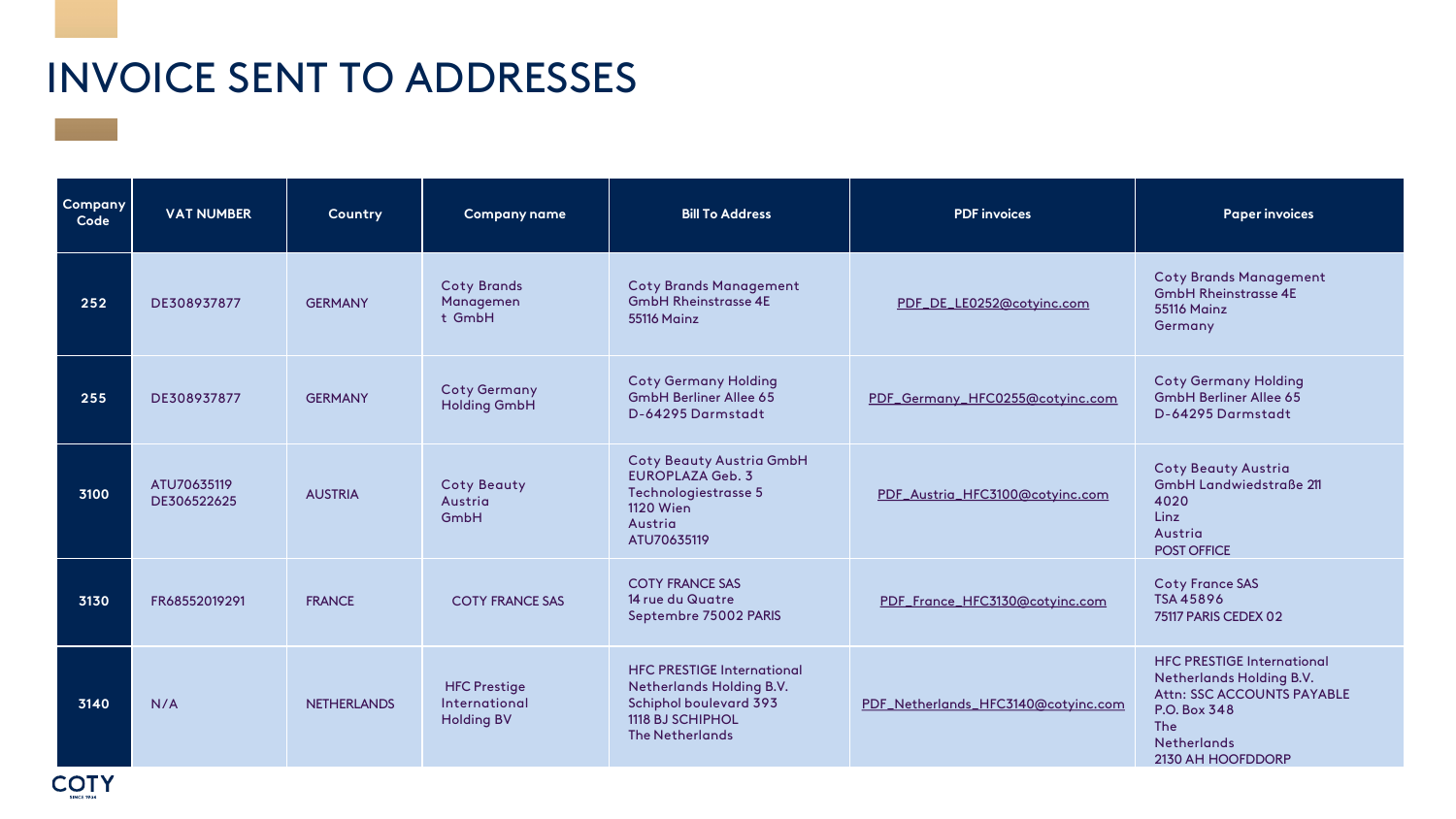| Company<br>Code | <b>VAT NUMBER</b>                         | Country        | <b>Company name</b>                                                    | <b>Bill To Address</b>                                                                                                               | <b>PDF</b> invoices             | <b>Paper invoices</b>                                                                                                                   |
|-----------------|-------------------------------------------|----------------|------------------------------------------------------------------------|--------------------------------------------------------------------------------------------------------------------------------------|---------------------------------|-----------------------------------------------------------------------------------------------------------------------------------------|
| 3150            | N/A                                       | <b>FRANCE</b>  | <b>HFC Prestige</b><br><b>Holding France</b>                           | <b>HFC PRESTIGE HOLDING France</b><br>14 rue du Quatre<br>Septembre 75002 PARIS                                                      | PDF_France_HFC3150@cotyinc.com  | <b>HFC PRESTIGE HOLDING France</b><br><b>TSA 17594</b><br>75117 PARIS CEDEX 02                                                          |
| 3180            | <b>ATU</b><br>71126408<br>DE26465862<br>5 | <b>GERMANY</b> | Wella Grundstücks und<br>Vermögensverwaltungs<br>GmbH & Co. KG         | Wella Grundstücks und<br>Vermögensverwaltungs GmbH & Co.<br>KG Berliner Allee 65,<br>64295 Darmstadt,<br>Germany                     | PDF_Germany_HFC3180@cotyinc.com | Wella Grundstücks und<br>Vermögensverwaltungs GmbH &<br>Co. KG<br><b>CAPA BOX,</b><br>Berliner Allee 65,<br>64295 Darmstadt,<br>Germany |
| 3190            | DE122796721                               | <b>GERMANY</b> | <b>HFC Prestige</b><br>Manufacturing<br>Cologne<br><b>Germany GmbH</b> | <b>HFC Prestige Manufacturing</b><br><b>Cologne Germany GmbH</b><br>Wilhelm-Mauser-Str. 40<br>50827 Koeln<br>Germany<br>DE 122796721 | PDF_Germany_HFC3190@cotyinc.com | <b>HFC Prestige Manufacturing</b><br><b>Cologne Germany GmbH</b><br>Wilhelm-Mauser-Str. 40<br>50827 Koeln<br>Germany                    |
| 3220            | DE304310582                               | <b>GERMANY</b> | <b>Coty Beauty</b><br><b>Germany GmbH</b>                              | <b>Coty Beauty Germany</b><br><b>GmbH CAPA BOX</b><br><b>Berliner Allee 65</b><br>64295<br>Darmstadt<br>Germany<br>DE304310582       | PDF_Germany_HFC3220@cotyinc.com | <b>Coty Beauty Germany</b><br>GmbH CAPA BOX,<br>Berliner Allee 65,<br>64295<br>Darmstadt,<br>Germany                                    |

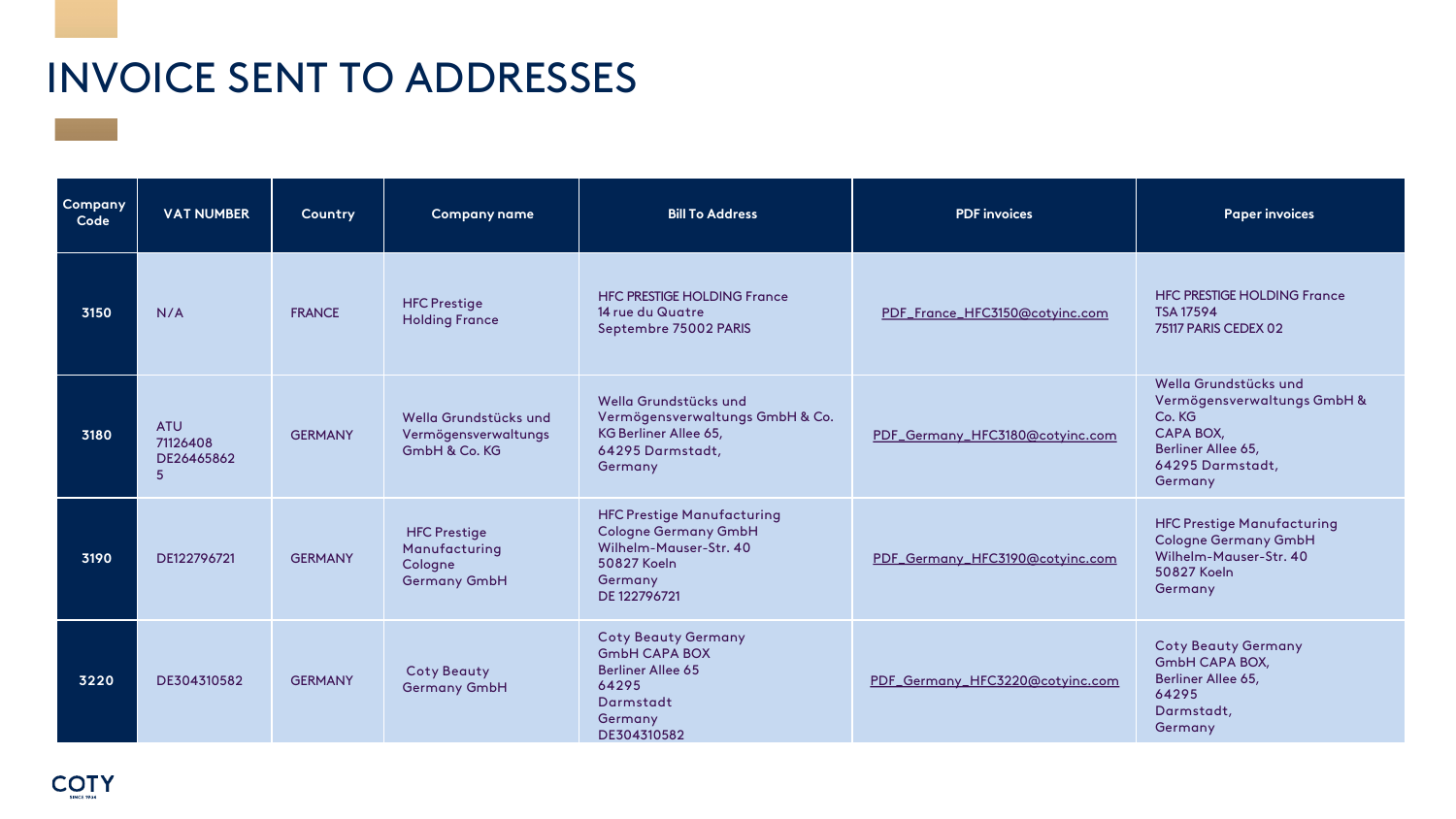| Company<br>Code | <b>VAT NUMBER</b> | Country            | <b>Company name</b>                                         | <b>Bill To Address</b>                                                                                                                                       | <b>PDF</b> invoices                 | <b>Paper invoices</b>                                                                                                                                               |
|-----------------|-------------------|--------------------|-------------------------------------------------------------|--------------------------------------------------------------------------------------------------------------------------------------------------------------|-------------------------------------|---------------------------------------------------------------------------------------------------------------------------------------------------------------------|
| 3240            | <b>IE9745680K</b> | <b>IRELAND</b>     | Coty UK&I Ltd<br>(Irish Branch)                             | Coty UK&I Ltd (Irish<br>Branch) 25-28 North Wall<br>Quay Dublin 1 D01 H104                                                                                   | PDF_Ireland_HFC3240@cotyinc.com     | N/A                                                                                                                                                                 |
| 3250            | IE3422242IH       | <b>IRELAND</b>     | <b>HFC Prestige</b><br>Manufacturin<br>g Ireland<br>Limited | <b>HFC Prestige</b><br>Manufacturing Ireland Ltd<br>Gortlandroe Industrial<br><b>Estate Gortlandroe</b><br>Nenagh<br><b>Tipperary</b><br>E45 R251<br>Ireland | PDF_Ireland_HFC3250@cotyinc.com     | <b>HFC Prestige</b><br>Manufacturing Ireland Ltd<br>Gortlandroe Industrial<br><b>Estate Gortlandroe</b><br>Nenagh<br><b>Tipperary</b><br>E45 R251<br>Ireland        |
| 3260            | IT00157700204     | <b>ITALY</b>       | Coty Italia Srl                                             | <b>Coty Italia Srl</b><br>Via Ferrante Aporti,<br>8 20125 Milano (MI)<br><b>ITALIA</b>                                                                       | PDF_Italy_HFC3260@cotyinc.com       | Labocos srl C/O Coty Italia srl<br>via Ferrante Aporti,<br>8 20125 Milano Italy.                                                                                    |
| 3290            | NL855601024B01    | <b>NETHERLANDS</b> | <b>Coty Netherlands BV</b>                                  | <b>Coty Netherlands</b><br><b>BV Watermanweg</b><br>100<br>3067 GG ROTTERDAM<br>The Netherlands                                                              | PDF_Netherlands_HFC3290@cotyinc.com | <b>HFC PRESTIGE International</b><br><b>Netherlands B.V.</b><br>Attn: SSC ACCOUNTS PAYABLE<br>P.O. Box 348<br><b>The</b><br><b>Netherlands</b><br>2130 AH HOOFDDORP |

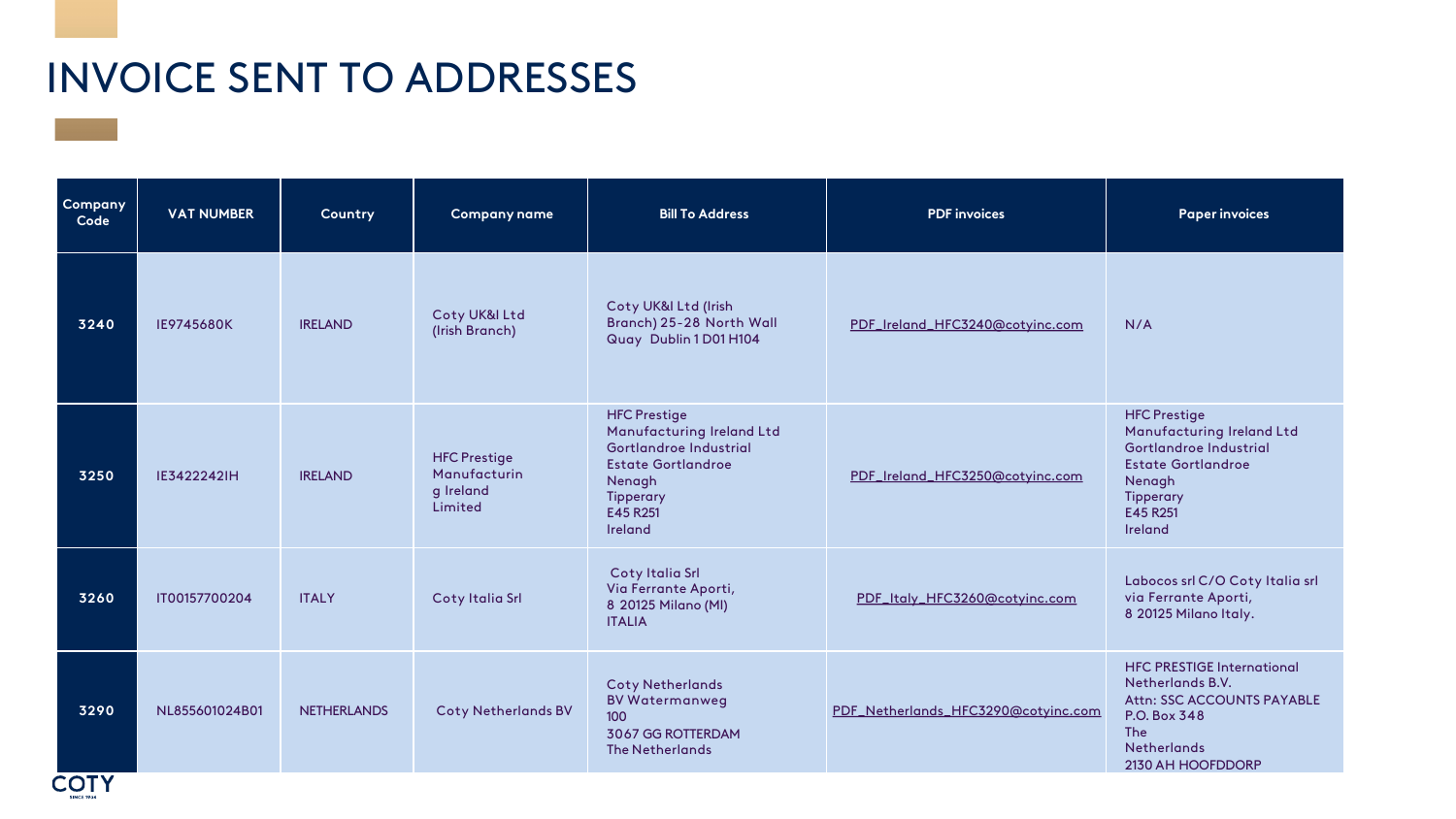| Company<br>Code | <b>VAT NUMBER</b>                                                       | Country            | <b>Company name</b>                             | <b>Bill To Address</b>                                                                | <b>PDF</b> invoices                 | <b>Paper invoices</b>                                                                                                        |
|-----------------|-------------------------------------------------------------------------|--------------------|-------------------------------------------------|---------------------------------------------------------------------------------------|-------------------------------------|------------------------------------------------------------------------------------------------------------------------------|
| 3320            | PL5242787101<br>CZ683900923<br>HU30453384<br>SK4120110445<br>RO37900974 | <b>POLAND</b>      | <b>Coty Eastern</b><br>Europe Sp. z o.o.        | Coty Eastern Europe Sp. z<br>o.o. Ul. Domaniewska 34A<br>02-672 Warsaw<br>Poland      | PDF_Poland_HFC3320@cotyinc.com      | Coty Eastern Europe Sp.<br>o.o. Ul. Domaniewska 34<br>02-762<br><b>Warsaw Poland</b><br>VAT ID: PL5242787101                 |
| 3350            | ESB28093516                                                             | <b>SPAIN</b>       | <b>Coty Beauty Spain</b><br>S.L.U from 01.02.19 | <b>Coty Beauty Spain S.L.U</b><br>Marina, 16, planta 16<br>08005 Barcelona            | PDF_Spain_HFC3350@cotyinc.com       | Coty Beauty Spain S.L.<br>Apartado de correos<br>47088 28080 Madrid                                                          |
| 3390            | CHE.433.575.290.TVA                                                     | <b>SWITZERLAND</b> | <b>Coty Beauty</b><br><b>Swiss Sarl</b>         | <b>Coty Beauty Swiss SARL</b><br><b>PO BOX 777</b><br>1213 Petit-Lancy<br>Switzerland | PDF_Switzerland_HFC3390@cotyinc.com | <b>Coty Beauty Swiss Sarl</b><br><b>Chemin Louis-Hubert 1-</b><br>3.<br><b>PO BOX 777</b><br>1213 Petit-Lancy<br>Switzerland |



| <b>PDF</b> invoices                 | <b>Paper invoices</b>                                                                                                                    |
|-------------------------------------|------------------------------------------------------------------------------------------------------------------------------------------|
| PDF_Poland_HFC3320@cotyinc.com      | Coty Eastern Europe Sp. z<br>o.o. Ul. Domaniewska 34A<br>$02 - 762$<br><b>Warsaw Poland</b><br>VAT ID: PL5242787101                      |
| PDF_Spain_HFC3350@cotyinc.com       | Coty Beauty Spain S.L.U<br>Apartado de correos<br>47088 28080 Madrid                                                                     |
| PDF_Switzerland_HFC3390@cotyinc.com | <b>Coty Beauty Swiss Sarl</b><br><b>Chemin Louis-Hubert 1-</b><br>$\overline{3}$<br><b>PO BOX 777</b><br>1213 Petit-Lancy<br>Switzerland |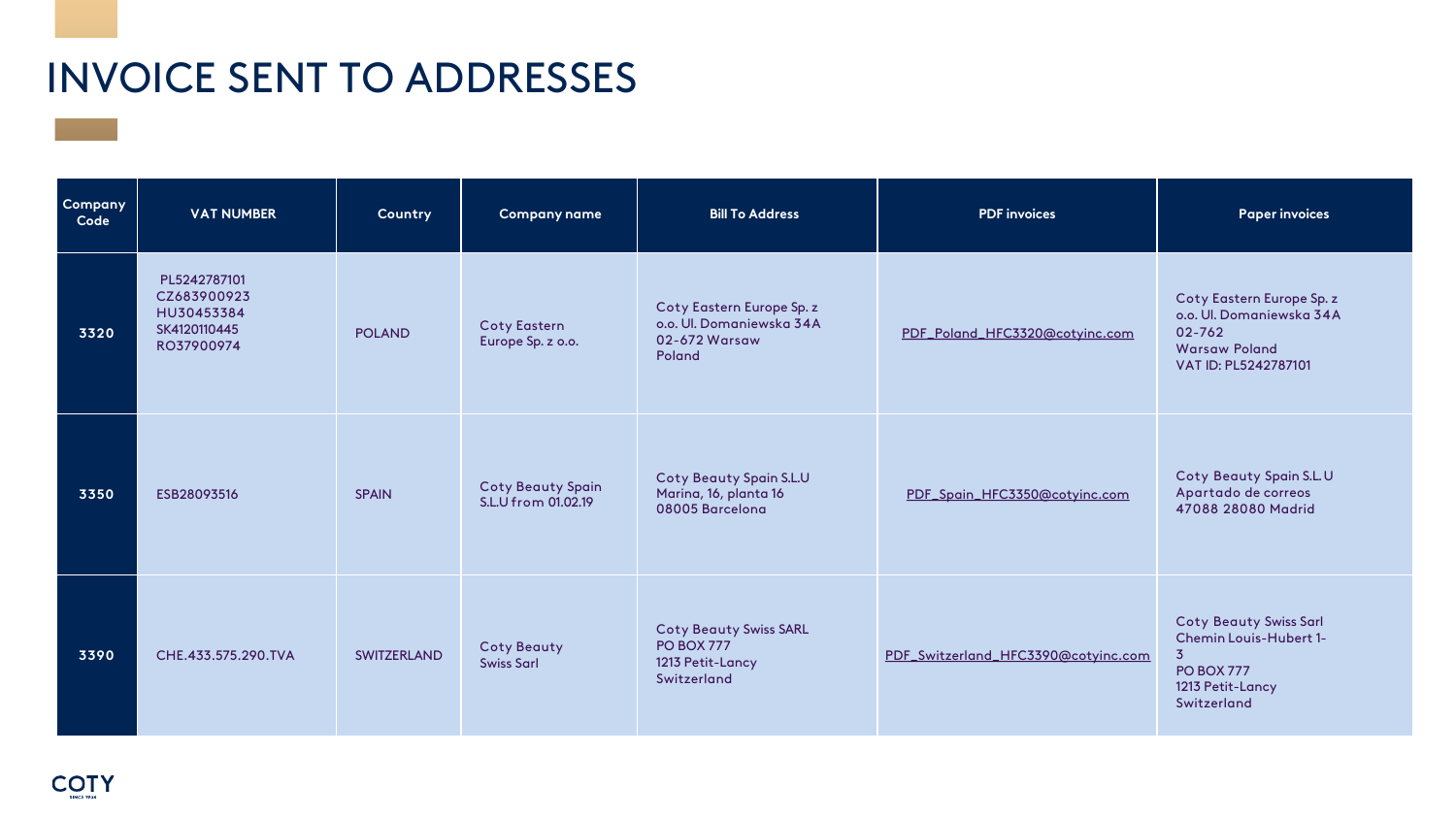| Company<br>Code | <b>VAT NUMBER</b>                                                                                                                                                                                                                                                                                                                                                                                                                                                                     | Country            | <b>Company name</b>                                                              | <b>Bill To Address</b>                                                                                                                                    | <b>PDF</b> invoices                 | <b>Paper invoices</b>                                                                                                                                                                |
|-----------------|---------------------------------------------------------------------------------------------------------------------------------------------------------------------------------------------------------------------------------------------------------------------------------------------------------------------------------------------------------------------------------------------------------------------------------------------------------------------------------------|--------------------|----------------------------------------------------------------------------------|-----------------------------------------------------------------------------------------------------------------------------------------------------------|-------------------------------------|--------------------------------------------------------------------------------------------------------------------------------------------------------------------------------------|
| 3400            | Switzerland: CHE-142.536.956<br>Belgium: BE0655753850<br>Czech Republic: CZ683887668<br><b>Germany: DE305619042</b><br><b>Denmark: DK35442677</b><br>Greece: EL997242940<br><b>Spain: ESN0394128C</b><br><b>Finland: FI27659622</b><br>France: FR08821522034<br>United Kingdom: GB242494505<br>Italy: IT13768741004<br>Luxembourg: LU28649100<br>Netherlands: NL824220249B01<br>Poland: PL5263164285<br>Portugal: PT980551196<br><b>Romania: RO37885572</b><br>Sweden: SE502077604201 | <b>SWITZERLAND</b> | <b>HFC Prestige</b><br>International<br><b>Operations</b><br>Switzerland<br>Sàrl | <b>HFC Prestige International</b><br><b>Operations Switzerland</b><br><b>Sàrl, CH3400</b><br>Chemin Louis-Hubert 1-3,<br>1213 Petit-Lancy,<br>Switzerland | PDF_Switzerland_HFC3400@cotyinc.com | <b>HFC Prestige</b><br>International<br><b>Operations Switzerland</b><br>Sàrl,<br><b>CH3400</b><br><b>PO BOX 777</b><br>Chemin Louis-Hubert 1-3,<br>1213 Petit-Lancy,<br>Switzerland |

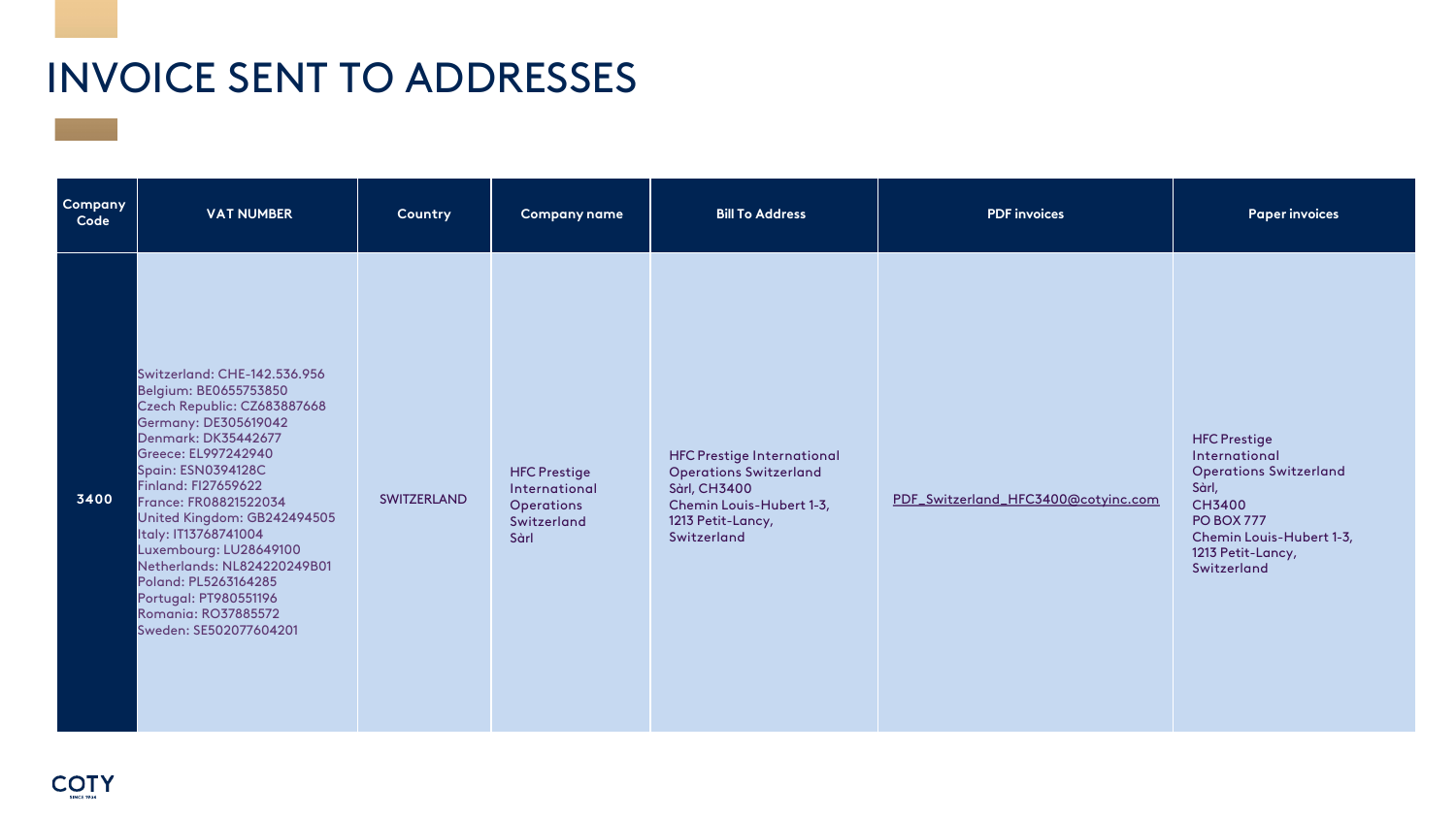| Company<br>Code | <b>VAT NUMBER</b>                                                                                                                                                                                                                                                                                                                                                                                                                                                       | <b>Country</b>     | <b>Company name</b>                                                              | <b>Bill To Address</b>                                                                                                                                    | <b>PDF</b> invoices                 | <b>Paper invoices</b>                                                                                                                                                          |
|-----------------|-------------------------------------------------------------------------------------------------------------------------------------------------------------------------------------------------------------------------------------------------------------------------------------------------------------------------------------------------------------------------------------------------------------------------------------------------------------------------|--------------------|----------------------------------------------------------------------------------|-----------------------------------------------------------------------------------------------------------------------------------------------------------|-------------------------------------|--------------------------------------------------------------------------------------------------------------------------------------------------------------------------------|
| 3420            | Switzerland: CHE-142.536.956<br>Belgium: BE0655753850<br>Czech Republic: CZ683887668<br>Germany: DE305619042<br><b>Denmark: DK35442677</b><br>Greece: EL997242940<br><b>Spain: ESN0394128C</b><br>Finland: FI27659622<br>France: FR08821522034<br>United Kingdom: GB242494505<br>Italy: IT13768741004<br>Luxembourg: LU28649100<br>Netherlands: NL824220249B01<br>Poland: PL5263164285<br>Portugal: PT980551196<br><b>Romania: RO37885572</b><br>Sweden: SE502077604201 | <b>SWITZERLAND</b> | <b>HFC Prestige</b><br>International<br><b>Operations</b><br>Switzerland<br>Sàrl | <b>HFC Prestige International</b><br><b>Operations Switzerland</b><br><b>Sàrl, CH3420</b><br>Chemin Louis-Hubert 1-3,<br>1213 Petit-Lancy,<br>Switzerland | PDF_Switzerland_HFC3420@cotyinc.com | <b>HFC Prestige International</b><br><b>Operations Switzerland</b><br><b>Sàrl, CH3420</b><br><b>PO BOX 342</b><br>Chemin Louis-Hubert 1-3,<br>1213 Petit-Lancy,<br>Switzerland |
| 3430            | GB537422841                                                                                                                                                                                                                                                                                                                                                                                                                                                             | <b>UK</b>          | Coty UK&I Ltd.                                                                   | Coty UK&I Ltd.<br><b>BRADFIELD ROAD</b><br><b>EUREKA SCIENCE PARK</b><br><b>ASHFORD</b><br><b>KENT</b><br><b>TN254AQ</b>                                  | PDF_UK_HFC3430@cotyinc.com          | Coty UK&I Ltd.<br><b>BRADFIELD ROAD</b><br><b>EUREKA SCIENCE PARK</b><br><b>ASHFORD</b><br><b>KENT</b><br><b>TN254AQ</b>                                                       |

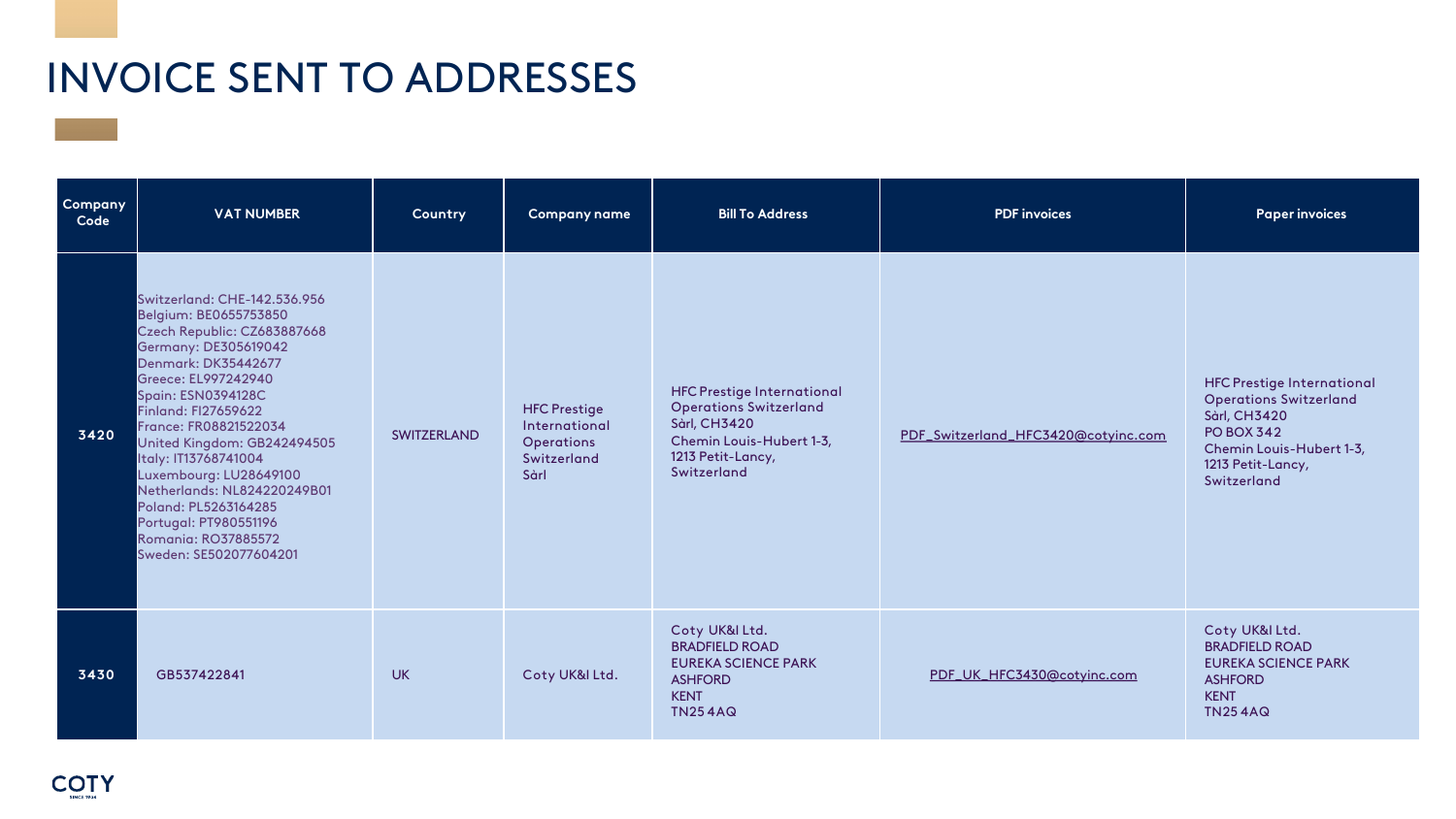| Company<br>Code | <b>VAT NUMBER</b> | Country         | <b>Company name</b>                                      | <b>Bill To Address</b>                                                                                                                    | <b>PDF</b> invoices              | <b>Paper invoices</b>                                                                                                                            |
|-----------------|-------------------|-----------------|----------------------------------------------------------|-------------------------------------------------------------------------------------------------------------------------------------------|----------------------------------|--------------------------------------------------------------------------------------------------------------------------------------------------|
| 3440            | GB537422841       | <b>UK</b>       | <b>HFC Prestige Service</b><br><b>UK Limited</b>         | <b>HFC Prestige Service UK</b><br>Limited BRADFIELD ROAD<br><b>EUREKA SCIENCE PARK</b><br><b>ASHFORD</b><br><b>KENT</b><br><b>TN254AQ</b> | PDF_UK_HFC3440@cotyinc.com       | <b>HFC Prestige Service UK</b><br><b>Limited BRADFIELD ROAD</b><br><b>EUREKA SCIENCE PARK</b><br><b>ASHFORD</b><br><b>KENT</b><br><b>TN254AQ</b> |
| 3450            | GB239076589       | <b>UK</b>       | <b>HFC Prestige</b><br>Manufacturing<br><b>UKLimited</b> | <b>HFC Prestige Manufacturing UK</b><br><b>Ltd Bradfield Road</b><br><b>Eureka Science Park</b><br>Ashford<br>Kent<br><b>TN254AQ</b>      | PDF_UK_HFC3450@cotyinc.com       | <b>HFC Prestige Manufactu</b><br><b>Ltd Bradfield Road</b><br><b>Eureka Science Park</b><br>Ashford<br>Kent<br><b>TN254AQ</b>                    |
| 3470            | BE0403143975      | <b>BELGIUM</b>  | <b>Coty Belgium NV</b>                                   | Coty Belgium NV<br>Terhulpsesteenweg 181 b10<br>1170 Watermaal-Bosvoorde<br><b>Belgium</b>                                                | PDF_Belgium_HFC3470@cotyinc.com  | <b>HFC Prestige Products N'</b><br>Attn: SSC ACCOUNTS PAY<br>Terhulpsesteenweg 181 b1<br>1170 Watermaal-Bosvoord<br><b>Belgium</b>               |
| 3480            | PT504843800       | <b>PORTUGAL</b> | Coty<br><b>Beauty</b><br><b>Portugal S.A</b>             | <b>Coty Beauty Portugal</b><br><b>S.A Quinta da Fonte</b><br>Rua dos Malhóes<br><b>Edificio D.Pedro</b><br>2770-071 Paço de Arcos         | PDF_Portugal_HFC3480@cotyinc.com | PT504843800<br><b>Coty Beauty Portugal S.</b><br>8220<br>Loja CTT Cabo Ruivo (Lisb<br>1803-001 Lisboa<br>Portugal                                |



| <b>PDF</b> invoices              | <b>Paper invoices</b>                                                                                                                            |  |  |
|----------------------------------|--------------------------------------------------------------------------------------------------------------------------------------------------|--|--|
| PDF_UK_HFC3440@cotyinc.com       | <b>HFC Prestige Service UK</b><br><b>Limited BRADFIELD ROAD</b><br><b>EUREKA SCIENCE PARK</b><br><b>ASHFORD</b><br><b>KENT</b><br><b>TN254AQ</b> |  |  |
| PDF_UK_HFC3450@cotyinc.com       | <b>HFC Prestige Manufacturing UK</b><br>Ltd Bradfield Road<br>Eureka Science Park<br>Ashford<br>Kent<br><b>TN254AQ</b>                           |  |  |
| PDF_Belgium_HFC3470@cotyinc.com  | <b>HFC Prestige Products NV</b><br><b>Attn: SSC ACCOUNTS PAYABLE</b><br>Terhulpsesteenweg 181 b10<br>1170 Watermaal-Bosvoorde<br><b>Belgium</b>  |  |  |
| PDF_Portugal_HFC3480@cotyinc.com | PT504843800<br><b>Coty Beauty Portugal S.A Apartado</b><br>8220<br>Loja CTT Cabo Ruivo (Lisboa)<br>1803-001 Lisboa<br>Portugal                   |  |  |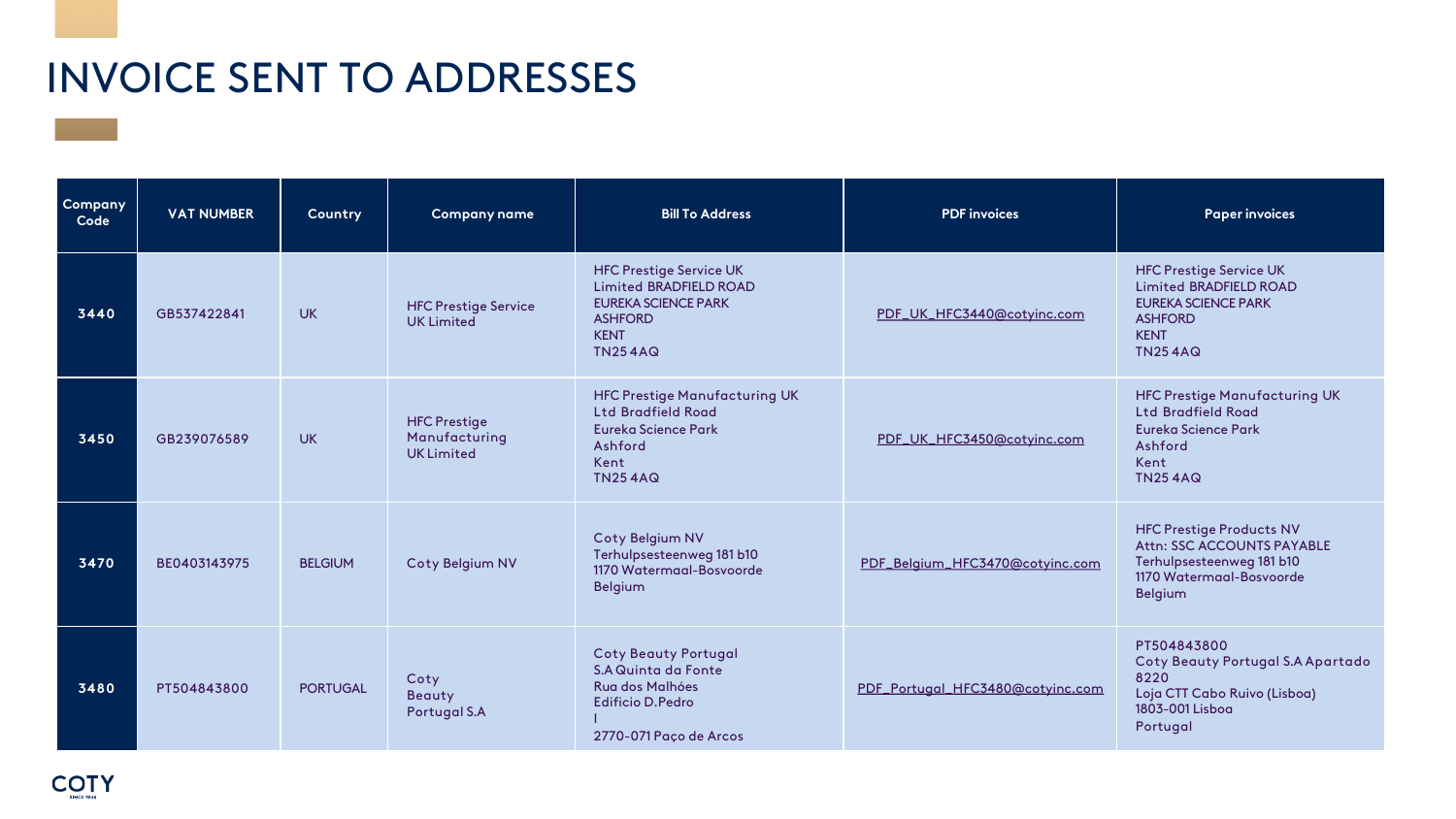| Company<br>Code | <b>VAT NUMBER</b>                                                                                                                                                                                                                                                                                           | Country            | <b>Company name</b>                | <b>Bill To Address</b>                                                                                                         | <b>PDF</b> invoices            | <b>Paper invoices</b>                                                                                               |
|-----------------|-------------------------------------------------------------------------------------------------------------------------------------------------------------------------------------------------------------------------------------------------------------------------------------------------------------|--------------------|------------------------------------|--------------------------------------------------------------------------------------------------------------------------------|--------------------------------|---------------------------------------------------------------------------------------------------------------------|
| 4000            | Netherlands NL860334107B01<br>Austria ATU75335905<br><b>Czech Republic</b><br><b>CZ685123703 France</b><br>FR86882699572<br>Germany<br>DE328733750 Italy<br>IT00255599995<br>Poland PL5263297922<br>Romania<br>RO42434900 Spain<br>ESN3031331F<br>Switzerland CHE438899133<br>United Kingdom<br>GB344368685 | <b>NETHERLANDS</b> | Coty<br>International<br><b>BV</b> | <b>Coty International</b><br><b>B.V. Company Code</b><br>4000,<br>Buitenveldertselaan 3<br>1082 VA<br>Amsterdam<br>Netherlands | PDF_Amsterdam_4000@cotyinc.com | <b>Coty International BV</b><br>Attn: SSC ACCOUNTS PAYABLE<br>P.O. Box 348, 2130<br>AHHOOFDDORP,<br>The Netherlands |
| 4100            | Netherlands NL860334107B01<br>Austria ATU75335905<br><b>Czech Republic</b><br><b>CZ685123703 France</b><br>FR86882699572<br>Germany<br>DE328733750 Italy<br>IT00255599995<br>Poland PL5263297922<br>Romania<br>RO42434900 Spain<br>ESN3031331F<br>Switzerland CHE438899133<br>United Kingdom<br>GB344368685 | <b>NETHERLANDS</b> | Coty International B.V.            | <b>Coty International</b><br><b>B.V. Company Code</b><br>4100,<br>Buitenveldertselaan 3<br>1082 VA<br>Amsterdam<br>Netherlands | PDF_Amsterdam_4100@cotyinc.com | <b>Coty International</b><br><b>B.V. Company Code</b><br>4100<br>Postbus 348<br>2130 AH<br>Hoofddorp<br>Netherlands |